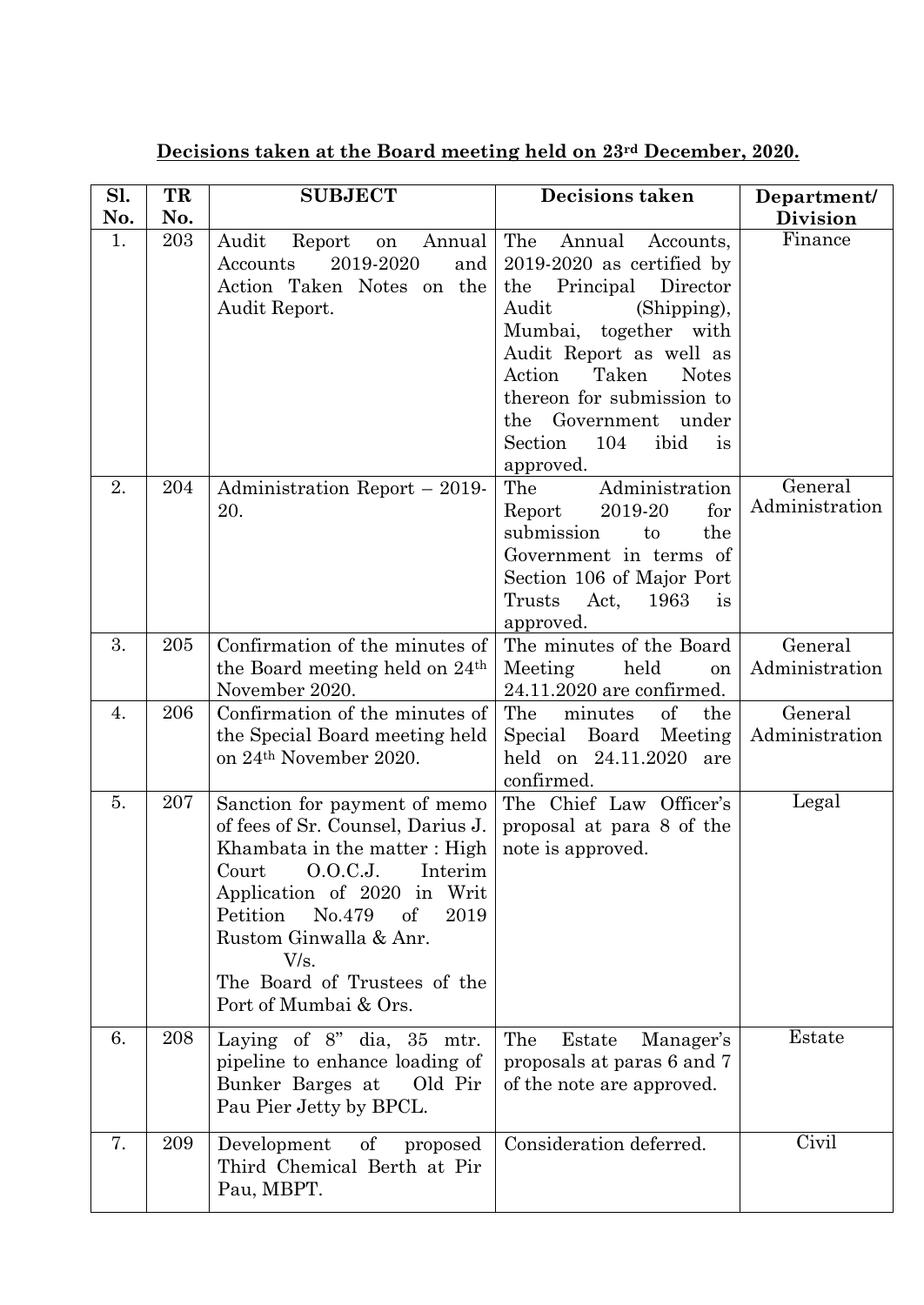| Sl.<br>No. | TR<br>No. | <b>SUBJECT</b>                                                                                                                                                                                                                                                                                                | <b>Decisions taken</b>                                                                                                                                                                                           | Department/<br><b>Division</b> |
|------------|-----------|---------------------------------------------------------------------------------------------------------------------------------------------------------------------------------------------------------------------------------------------------------------------------------------------------------------|------------------------------------------------------------------------------------------------------------------------------------------------------------------------------------------------------------------|--------------------------------|
| 8.         | 210       | $E-49/2020$<br>Tender<br>No.<br>$\overline{\phantom{m}}$<br>Demolition<br>Purchase,<br>and<br>Removal<br>of<br>Dismantled<br>Materials of Building Nos. 1, 2<br>and 6 (3 buildings) at BDLB<br>Housing Colony, Cotton Green<br>Pratiksha-I<br>and<br>and<br>Pratiksha-II (2 buildings) at<br>Reay Road, GWND. | Chief<br>The<br>Engineer's<br>proposal at para 8 of the<br>note is approved.                                                                                                                                     | Civil                          |
| 9.         | 211       | All India Transporters' strike<br>from $20.7.2018$ to $27.7.2018$ -<br>Ex-post facto sanction to grant<br>of remission thereof.                                                                                                                                                                               | The<br>Traffic<br>Manager's<br>proposal at para 9 of the<br>note is approved.                                                                                                                                    | Traffic                        |
| 10.        | 212       | for extension<br>Request<br>of<br>storage period for the cargo of<br>Yellow Peas of the vessel MV<br>IGM/Item<br>YM<br>Advance,<br>No.2240233/01 to 08 and of the<br>vessel MV Darya Mahesh,<br>IGM/Item No. 2239158/01 to<br>10.                                                                             | The<br>Traffic<br>Manager's<br>proposal at paras 16 and<br>of the<br>17<br>note<br>are<br>approved.                                                                                                              | Traffic                        |
| 11.        | 213       | Action Taken Report on the<br>decisions taken in the Board<br>meeting held on $2nd$ June 2020.                                                                                                                                                                                                                | The Action Taken Report,<br>on the decisions taken in<br>the Board meeting held<br>2 <sub>nd</sub><br>June<br>$2020$ is<br>on<br>reviewed, approved and<br>taken on record.                                      | General<br>Administration      |
| 12         | 214       | Action Taken Reports on the<br>decisions taken in the Board Reports, on the decisions<br>meetings held on 30 <sup>th</sup> June<br>2020, 13 <sup>th</sup> July 2020 and 30 <sup>th</sup><br>July 2020.                                                                                                        | The<br>Taken<br>Action<br>taken<br>the<br>Board<br>in<br>meeting held on 30 <sup>th</sup> June<br>2020, 13th July 2020 and<br>30 <sup>th</sup><br>July 2020<br>are<br>reviewed, approved and<br>taken on record. | General<br>Administration      |
| 13.        | 215       | Extension for continuation of<br>occupation of official residence<br>by Shri Yashodhan Wanage,<br>Ex-Dy. Chairman.                                                                                                                                                                                            | The Sr. Dy. Manager<br>(Welfare)'s proposal<br>at<br>para 8 of the note is<br>approved.                                                                                                                          | Welfare                        |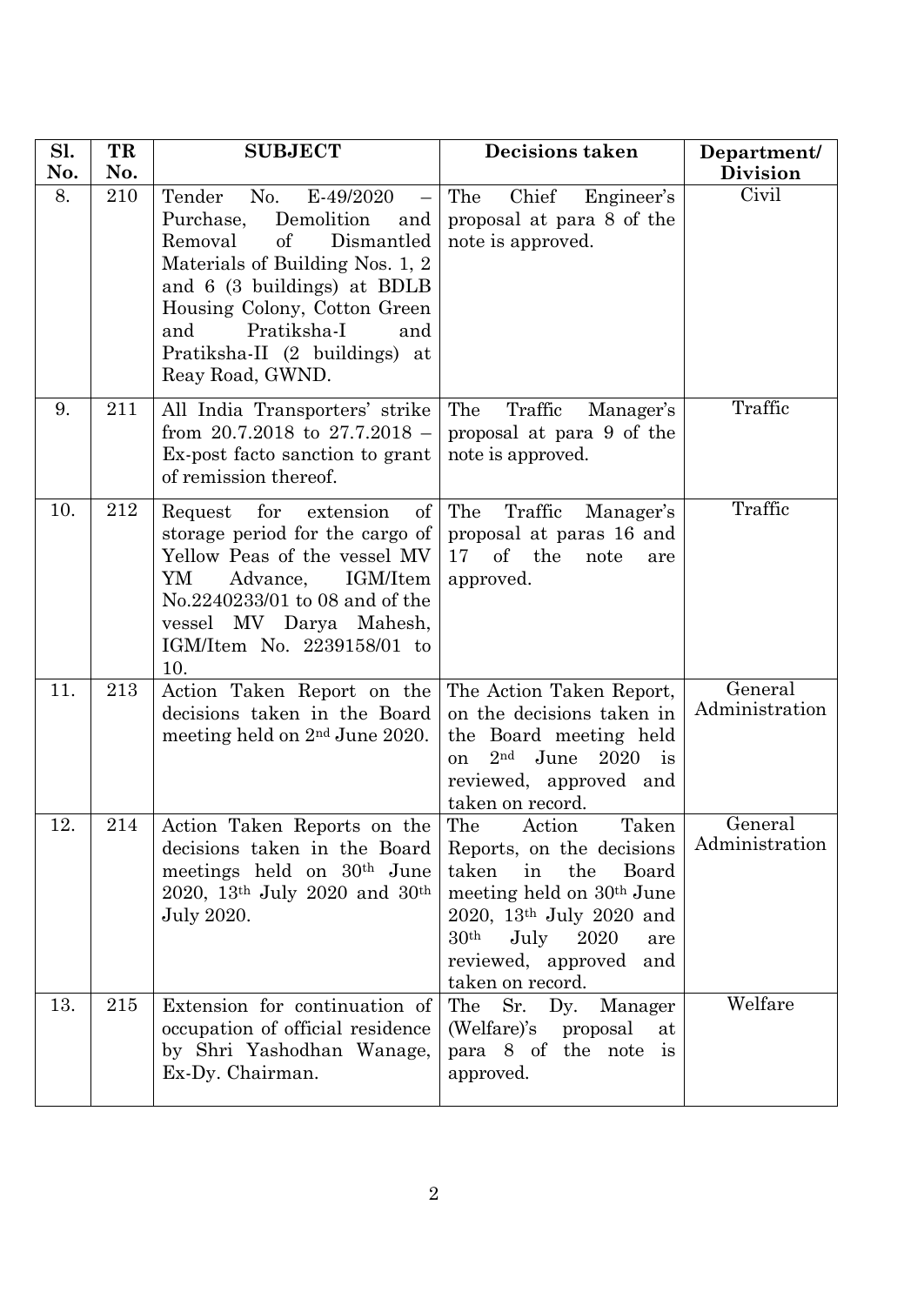| Sl. | TR  | <b>SUBJECT</b>                                                                                                                                                                                                                                                                                                            | Decisions taken                                                                                                                                    | Department/     |
|-----|-----|---------------------------------------------------------------------------------------------------------------------------------------------------------------------------------------------------------------------------------------------------------------------------------------------------------------------------|----------------------------------------------------------------------------------------------------------------------------------------------------|-----------------|
| No. | No. |                                                                                                                                                                                                                                                                                                                           |                                                                                                                                                    | <b>Division</b> |
| 14. | 216 | Disciplinary Action<br>against<br>Shri<br>Suryakant Dattatray<br>Ex-Asstt.<br>Shinde,<br>Security<br>Officer.                                                                                                                                                                                                             | Chief<br>The<br>Security<br>Officer's proposal at para<br>7 of the note is approved.                                                               | Security        |
| 15. | 217 | $\sigma f$<br>Constitution<br>Project<br>Committee<br>Management<br>(PMC) of MbPT to monitor the<br>Project<br>Hospital<br>for<br>Establishment of 600 bedded<br>Super speciality Hospital with<br>an option to develop a Medical<br>college with further expansion<br>of Hospital on PPP.                                | Consideration deferred.                                                                                                                            | Medical         |
| 16. | 218 | Tender No. TM/ID/04/2019 -<br>Tender for<br>Operation<br>and<br>Maintenance<br>of<br>60<br>МT<br>capacity, 18 M x 3 M platform<br>size, electronic pitless type<br>Weigh Bridge at 13B Indira<br>Dock of Mumbai Port Trust on<br>revenue share basis for<br><sub>a</sub><br>period of 3 years on as is<br>where is basis. | The<br>Traffic<br>Manager's<br>proposal at para 11 of the<br>note is approved.                                                                     | Traffic         |
| 17. | 219 | Demolition<br>dilapidated<br>$\sigma f$<br>buildings (Buildings 'C', 'D', 'E',   proposal at para 8 of the<br>'F', 'G' and 'H') at Ex.BDLB   note is approved<br>Housing Colony at Govandi.                                                                                                                               | The<br>Chief<br>Engineer's<br>for<br>demolition. The plot is not<br>to be used for creating pay<br>& park facility on the plot<br>post demolition. | Civil           |
| 18. | 220 | Demolition of two dilapidated<br>buildings (Bldgs. Nos.5 and 14)<br>at Ex.BDLB Housing Colony,<br>Cotton Green.                                                                                                                                                                                                           | The<br>Chief<br>Engineer's<br>proposal at para 7 of the<br>note is approved.                                                                       | Civil           |
| 19. | 221 | Continuation<br>of<br>existing<br>parking charges stipulated at<br>section 9.7 of Scale of Rates<br>(SOR) for period of 3 months.                                                                                                                                                                                         | The<br>Traffic<br>Manager's<br>proposal at para 17 of the<br>note is approved.                                                                     | Traffic         |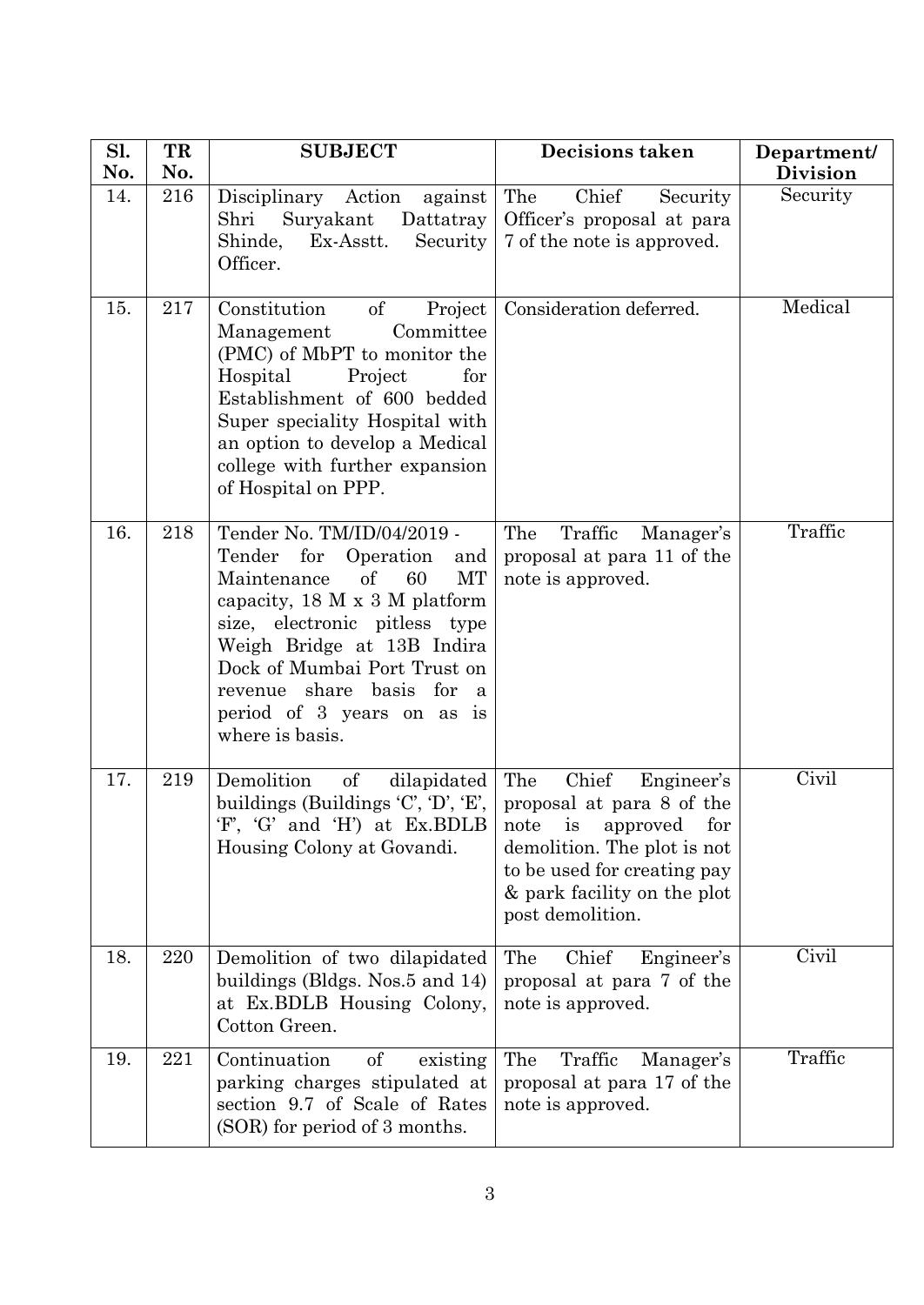| Sl.<br>No. | TR<br>No. | <b>SUBJECT</b>                                                                                                                                                                                                                                                                                                                                                                                                                                                                                      | <b>Decisions taken</b>                                                                                                                                     | Department/<br><b>Division</b> |
|------------|-----------|-----------------------------------------------------------------------------------------------------------------------------------------------------------------------------------------------------------------------------------------------------------------------------------------------------------------------------------------------------------------------------------------------------------------------------------------------------------------------------------------------------|------------------------------------------------------------------------------------------------------------------------------------------------------------|--------------------------------|
| 20.        | $222\,$   | Comprehensive<br>Annual<br>Maintenance Contract (CAMC)<br>${\rm for}$<br>Supply,<br>Installation,<br>Testing, and Integration $\&$<br>Commissioning of IP based<br>CCTV system and Security<br>Equipment at Gate Way of<br>India for<br>$\overline{4}$<br>years<br>from<br>05/10/2018 to 04/10/2022.<br>Estimate No.MEED/ E&T/TEN<br>-20-CAMC/01 dated 1.4.2020.                                                                                                                                    | The Deputy Conservator's<br>proposal at para 8 of the<br>note is approved.                                                                                 | Marine                         |
| 21.        | 223       | Tender<br>No. E-73/2019<br>$\leftarrow$<br>Purchase<br>Dismantling and<br>Removal<br>of<br>dismantled<br>$\sigma f$<br>of<br>demolition<br>material<br>dilapidated 5 Elevated Storage<br>Reservoirs (ESR) in MbPT<br>Estate.<br>-Acceptance of Highest offers<br>received.<br>Part-I: Old Colony Nadkarni<br>Park, Wadala<br>Part-II: New Colony Nadkarni<br>Park, Wadala<br>Part-III: Tejas Nagar Colony,<br>Wadala<br>Part-IV: Sadbhavana<br>Nagar<br>Colony Wadala<br>Part-V: 13 B, Indira Dock. | Chief<br>The<br>Engineer's<br>proposal at para 6 of the<br>note is approved.                                                                               | Civil                          |
| 22.        | 224       | of<br>Delegation<br>enhanced<br>financial powers to Major Port<br>Trusts.                                                                                                                                                                                                                                                                                                                                                                                                                           | The FA&CAO's proposal<br>at para 2 of the note is<br>approved.                                                                                             | Finance                        |
| 23.        | 225       | Various circulars of Ministry of<br>Department<br>Finance,<br>of<br>Expenditure.                                                                                                                                                                                                                                                                                                                                                                                                                    | The FA&CAO's proposal<br>at para 4 of the note is<br>approved.                                                                                             | Finance                        |
| 24.        | 226       | Sanction to the Estimate No.<br>$DC-03/2020$ for hiring of 2 Nos.<br>Mooring Launches for a period<br>of 5 years.                                                                                                                                                                                                                                                                                                                                                                                   | The Deputy Conservator's<br>proposal<br>at<br>para<br>5<br>alongwith<br>the<br>observations<br>of<br>the<br>FA&CAO at para 6.1 of<br>the note is approved. | Marine                         |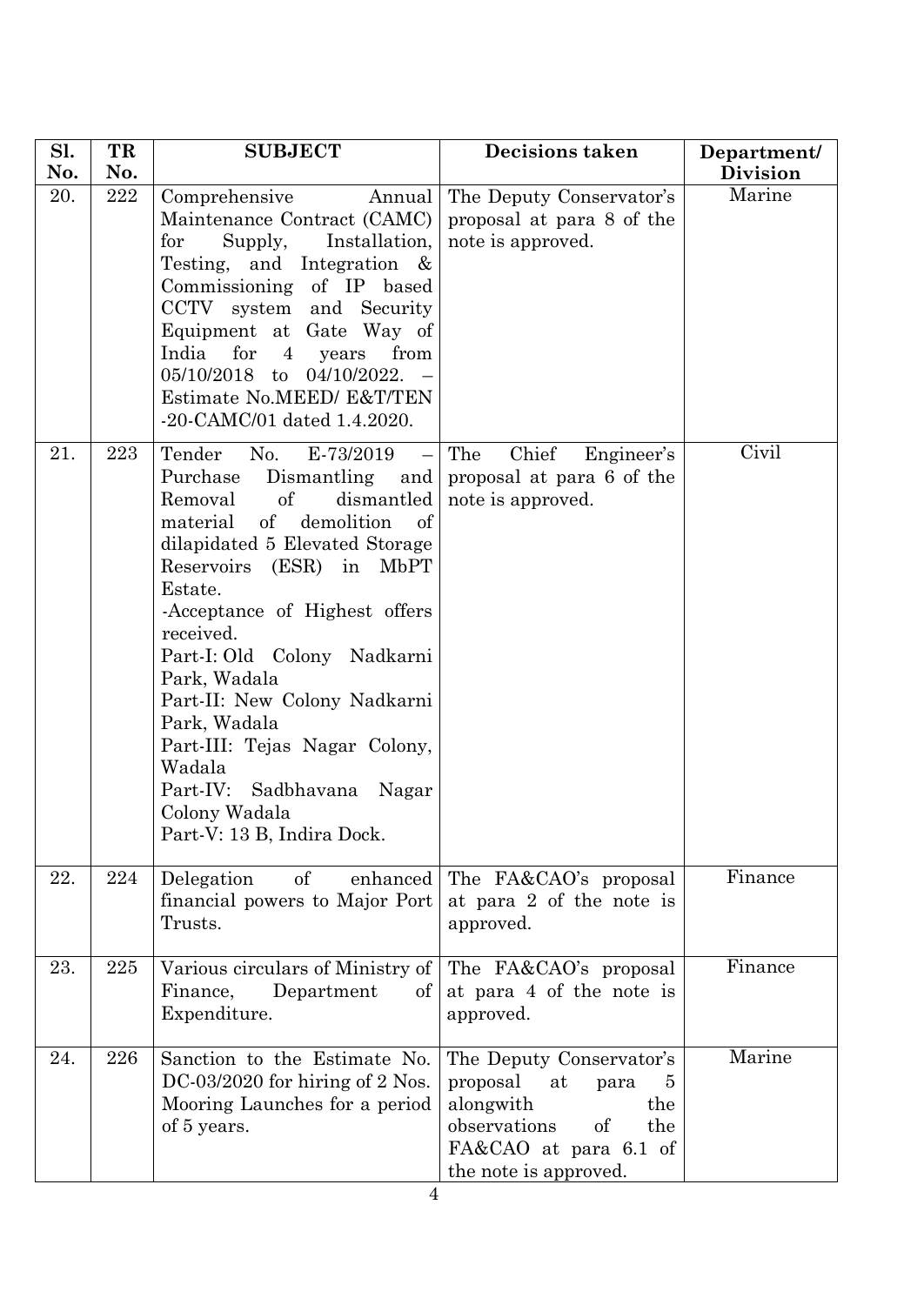| Sl.        | TR  | <b>SUBJECT</b>                                                                                                                                                                                                                                                                                                                     | <b>Decisions taken</b>                                                                                                                                                                                                                                                                                                                                                                                                                                                                                                                                                                                                                     | Department/        |
|------------|-----|------------------------------------------------------------------------------------------------------------------------------------------------------------------------------------------------------------------------------------------------------------------------------------------------------------------------------------|--------------------------------------------------------------------------------------------------------------------------------------------------------------------------------------------------------------------------------------------------------------------------------------------------------------------------------------------------------------------------------------------------------------------------------------------------------------------------------------------------------------------------------------------------------------------------------------------------------------------------------------------|--------------------|
| No.        | No. |                                                                                                                                                                                                                                                                                                                                    |                                                                                                                                                                                                                                                                                                                                                                                                                                                                                                                                                                                                                                            | <b>Division</b>    |
| 25.<br>26. | 227 | Tender<br>for<br>Selection<br>Operator for JNPT- Mumbai<br>Port Barge/ship operations to note is approved.<br>reduce city congestion and<br>create value for trade on PPP<br>Mode-Tender<br>No.TM/BDC/<br>JNPT-MbPT Barge/2019-20/615-<br>Financial Scrutiny Report-Reg.                                                           | of $\vert$ The<br>Traffic<br>Manager's<br>proposal at para 14 of the                                                                                                                                                                                                                                                                                                                                                                                                                                                                                                                                                                       | Traffic<br>Medical |
|            | 228 | Fixation of rate for conducting<br>RT<br>PCR Covid-19 test<br>in<br>empaneled private laboratories<br>$\mathrm{of}$<br>MbPT<br>after<br>Hospital<br>Committee's<br>negotiation<br>on<br>collection<br>charges<br>as<br>per<br>Government of Maharashtra<br>(GOM) Notifications from time<br>to time w.e.f. 14.6.2020 till<br>date. | Chief<br>The<br>Medical<br>Officer's proposal at para<br>11 of the note is approved.                                                                                                                                                                                                                                                                                                                                                                                                                                                                                                                                                       |                    |
| 27.        | 229 | Allocation of berthing space to   Approval is accorded to -<br>Coast Guard with area for $(i)$<br>development of Ship Support<br>Complex at MbPT.                                                                                                                                                                                  | the Traffic Manager's<br>proposal at para 20(i)<br>of the note,<br>25%<br>(ii)<br>to<br>grant<br>concession<br>the<br>in<br>upfront fees as per the<br>Ministry's letter dated<br>13.3.2019,<br>(iii) to make a separate<br>reference<br>the<br>to<br>Ministry<br>for<br>confirmation with an<br>understanding<br>that<br>any directives received<br>from the Ministry in<br>this regard will<br>be<br>binding on both, the<br>ICG and MbPT,<br>(iv) the<br>Indian<br>Coast<br>Guard's request,<br>as<br>proposed in para 20<br>(iii) of the note plus<br>Service Tax, GST, etc.<br>payment of Service Tax,<br>(v)<br>GST etc. by the ICG. | Traffic            |